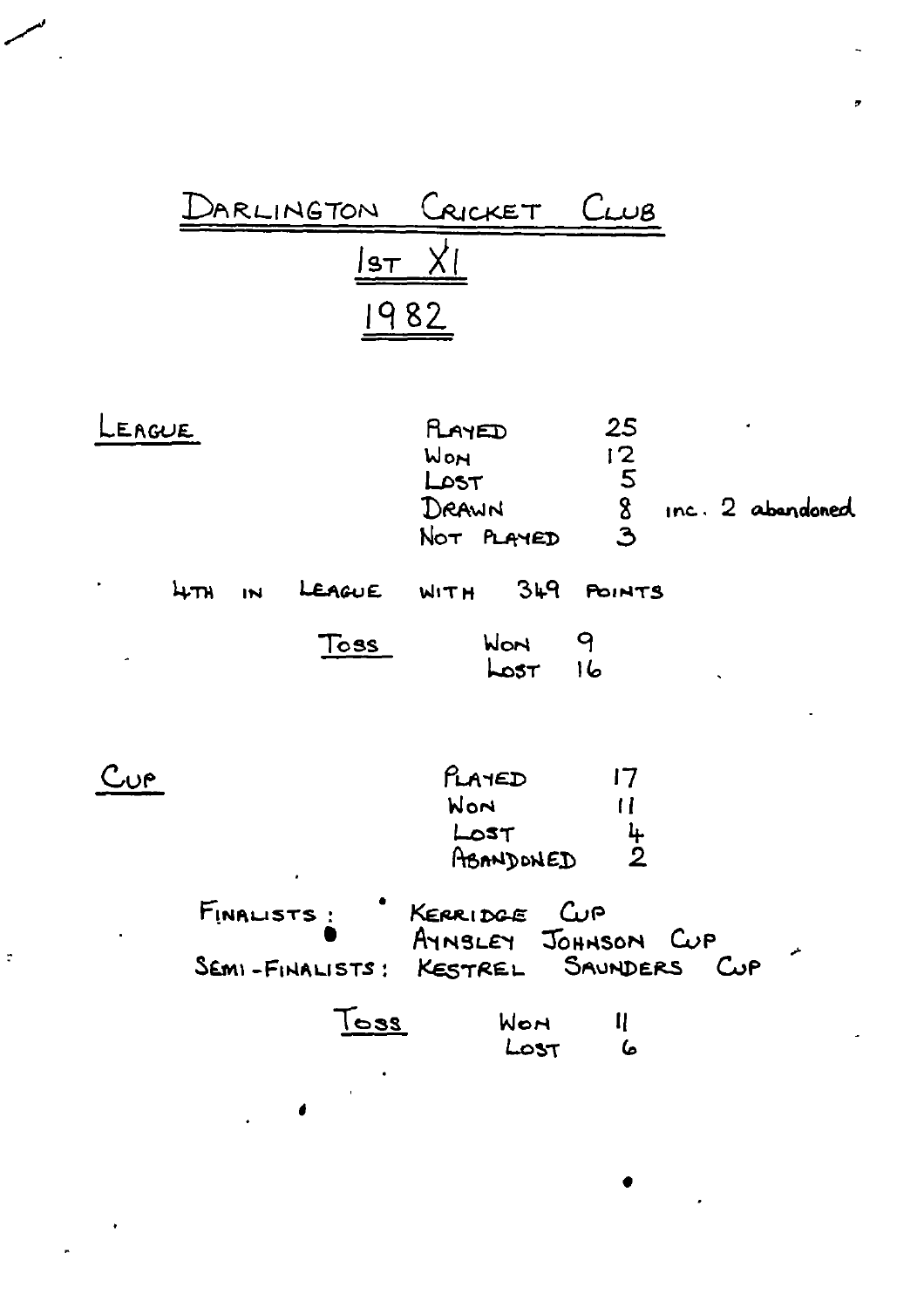|                                                      |                                                        |                           |              |                    | EAGUE           |                       |                     |                   |                          |                               |  |
|------------------------------------------------------|--------------------------------------------------------|---------------------------|--------------|--------------------|-----------------|-----------------------|---------------------|-------------------|--------------------------|-------------------------------|--|
|                                                      | Matches Innings Ruas Score                             |                           |              |                    |                 | Highest Not Completed | Out Innings Average | كعاك              | Faced Bolls/Run          | $n_{\rm{o}} +$<br><u>  L</u>  |  |
| T.J. HAGSIE                                          |                                                        |                           | 692          | 76                 | $\mathbf{2}$    | 22                    | 31.45               | 1313              | 1.90                     | 69                            |  |
| N.A.R.DDEL                                           | 25                                                     | $2+$<br>19                | 378          | 58"                | I.              | 15                    | 25.2                | 609               | 1.61                     | 40                            |  |
| J.W.LISTER                                           | 22                                                     | 22                        | 552          | 131                | $\bullet$       | 22                    | 25.09               | 1136              | 206                      | 72                            |  |
| J.A. SINGLETON                                       | $2+$                                                   | مھ                        |              | 70                 | $\overline{2}$  | 18                    | 24.72               | 980               | । ११                     | 52                            |  |
| M.C.Thomas                                           | 22                                                     | 22                        | 445<br>$+75$ | 75                 | L               | 21                    | $22 - 2$            | 1079              | 2.27                     |                               |  |
| C. J.D. REEKIE                                       | 24                                                     |                           |              |                    |                 | 18                    | 22.44               | 900               | 2.23                     | حلها<br>39                    |  |
| A. FOTHERGILL                                        | 25                                                     | $\overline{2}$            | 404          | 55<br>$31^*$       | 4<br>6          | $\mathbf{u}$          | $13 - 73$           | 206               | 1.36                     |                               |  |
|                                                      | 22                                                     | 17                        | 151          |                    | $5\overline{)}$ | $\mathbf 7$           |                     | 109               | $1 - 23$                 | 14<br>$\overline{\mathbf{3}}$ |  |
| S.P. DAVIS                                           | 24                                                     | 12                        | $\mathbf{L}$ | $\mathsf{I}$<br>25 | $\overline{2}$  | 16                    | 4.57<br>7.94        | 382               | 3.01                     |                               |  |
| <b>M.G. ROMAINES</b>                                 | 21                                                     | 18                        | 127          |                    | $\mathfrak{s}$  |                       |                     |                   |                          | $\mathbf{H}$                  |  |
| M.W. HATCH                                           | 24                                                     | $\boldsymbol{\mathsf{N}}$ | 24           | $\mathbf{P}$       |                 | も                     | 4                   | 63                | 2.13                     |                               |  |
| Also batted                                          |                                                        |                           |              |                    |                 |                       |                     |                   |                          |                               |  |
| E. BLENCH                                            | 3                                                      | $\mathbf 3$               | 19           | 10 <sup>4</sup>    | $\mathbf{r}$    | ł                     | 19                  | 5L                | 2.95                     | 3                             |  |
| N. WHOLEY                                            | 5                                                      | $\overline{\mathbf{3}}$   | 49           | $+2$               | $\mathbf{o}$    | 3                     | 16.33               | 122               | 2.49                     | 1                             |  |
| I. WINTER                                            | 5                                                      | 5                         | 23           | $13^*$             | î.              | 4                     | 5.75                | 43                | <b>1.87</b>              | --                            |  |
| D.R.GARDNER                                          | 21                                                     | 6                         | 5            | $2^*$              | 5               | ı                     | 5                   | 25 <sub>1</sub>   | 5                        |                               |  |
| D.A.HuoHF                                            | $\mathbf 2$                                            | t                         | 3            | 3                  | $\mathbf o$     | t                     | $\mathbf{3}$        | $\mathbf{H}$      | 3.17                     |                               |  |
| T. BLACKBURN                                         |                                                        |                           | t            | ŧ                  | $\bullet$       | 1                     | ľ                   | 12                | 12                       |                               |  |
| P. STABLER                                           | ι                                                      |                           | $\mathbf o$  | $\bullet$          | $\bullet$       | ł                     | $\bullet$           | 3                 | $\overline{\phantom{a}}$ |                               |  |
| Played but<br>R. ELGIE<br>M. HEMDERSOM<br>R. JACKSON | did<br>2                                               | <u>not</u><br><u>bat</u>  |              |                    |                 |                       |                     |                   |                          |                               |  |
|                                                      | 82                                                     |                           |              |                    |                 |                       |                     |                   |                          |                               |  |
|                                                      | Runs Score <del>r</del><br>$\overline{\mathbf{a}}$ maa |                           |              | WICKETS<br>14.9    |                 | LOST                  |                     | AVERAGE<br>22.112 |                          |                               |  |

| LEACUE |
|--------|
|--------|

ľ  $\frac{1}{1}$ 

 $\bullet$ 

| Played but did not bat |  |  |
|------------------------|--|--|
| R. ELGIE               |  |  |
| M. HENDERSOM           |  |  |
| R. JACKSON             |  |  |

 $\frac{Rums}{3720}$ SCORED  $W EXETS   
 168$ </u> **AVERAGE**<br>22.143 Lost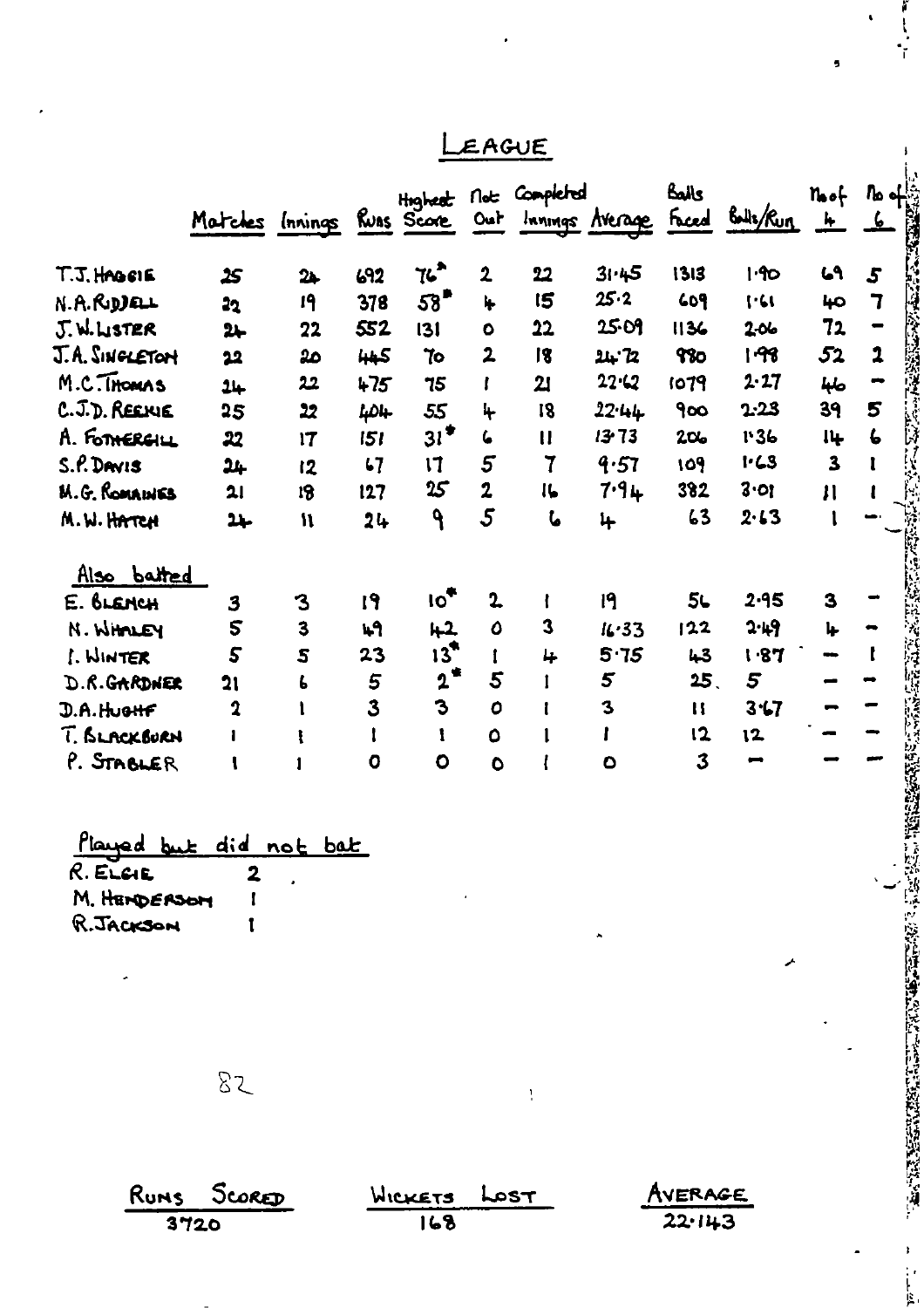|                | Balls<br>Bouled | Overs    | Maiders   |                 | Runs Wickets | Avenue | nо<br>ball <sub>3</sub> | Wides          |
|----------------|-----------------|----------|-----------|-----------------|--------------|--------|-------------------------|----------------|
| SP DAVIS       | 1968            | 325.4    | 82        | 840             | 76           | II.05  | 9                       | 5              |
| CJ D. REEKIE   | 1007            | 167.5    | 49        | 4.04            | 28           | 14.13  | -                       | $\bullet$      |
| M.W. HATCH     | 2,00            | $-339.2$ | ष्ठभ      | 8 <sub>b3</sub> | 57           | 15.14  | 61                      | $\overline{a}$ |
| D.R. GARDNER   | 813             | 133.3    | 17        | 511             | 19           | 26.89  | ۹                       | 3              |
| Also bowled    |                 |          |           |                 |              |        |                         |                |
| N.A. RIDDELL   | 20              | 3        | $\bullet$ | $14 -$          |              | 14.    | - 1                     |                |
| M. G. ROMAINES | 178             | 29       | 5         | 103             | 5            | 20.6   | $\mathbf{3}$            |                |
| T.J. HAGGIE    | 39              | L        | I         | 32              |              | 32     | 3                       | $\bullet$      |
| P. STABLER     | 54              | 9        | $\bullet$ | 44              |              | $44 +$ |                         |                |
| $R$ . ELGIE    | 36              | L        | l         | 16              | 0            |        |                         |                |

| Carches       |   |                |   | <u>Stumping</u> |   |
|---------------|---|----------------|---|-----------------|---|
| A. FOTHERGUL  | に | J.A. SINGLETON | 4 | A. FOTHERGILL   | q |
| C.J.D. REEKIE |   | M.C. THOMAS    | 3 |                 |   |
| M.G. ROMAINES |   | M.W. HATCH     |   |                 |   |
| S.P. DAVIS    |   | D.R. GARDNER   |   |                 |   |
| T.J. HACGIE   |   | N. WHALEY      |   |                 |   |
| J.W.WSTER     |   | 1. WINTER      |   |                 |   |
| N.A.R.        |   |                |   |                 |   |

|                | <u>Bowled</u>  | علاصدها        | L.B.W. | Stumped        |
|----------------|----------------|----------------|--------|----------------|
| S.P. DAVIS     | $\mathbf{L}^2$ | ۱۹             | 15     |                |
| C.J.D. REEKIE  | 13             | 8              | 3      | ₩              |
| M.W. HATCH     | 29             | 18             |        |                |
| D.R. GARDNER   | 5              | 13             |        |                |
| N.A.B.         |                |                |        |                |
| M.G. ROMAINES  |                | 2              |        | $\mathbf{2}$   |
| T. J. HAGGIE   |                |                |        |                |
| $P.$ STABLER   |                |                |        |                |
|                | ۹٥             | L2             | 17     |                |
| Runs<br>SCORED | AGAINST        | <b>WICKETS</b> | TAKEN  | <b>\VERAGE</b> |

|      | 3 SCORED AGAINST | WICKETS INKEN | AVERAGE |
|------|------------------|---------------|---------|
| 3144 |                  | 19 L          | 16.041  |
|      |                  |               |         |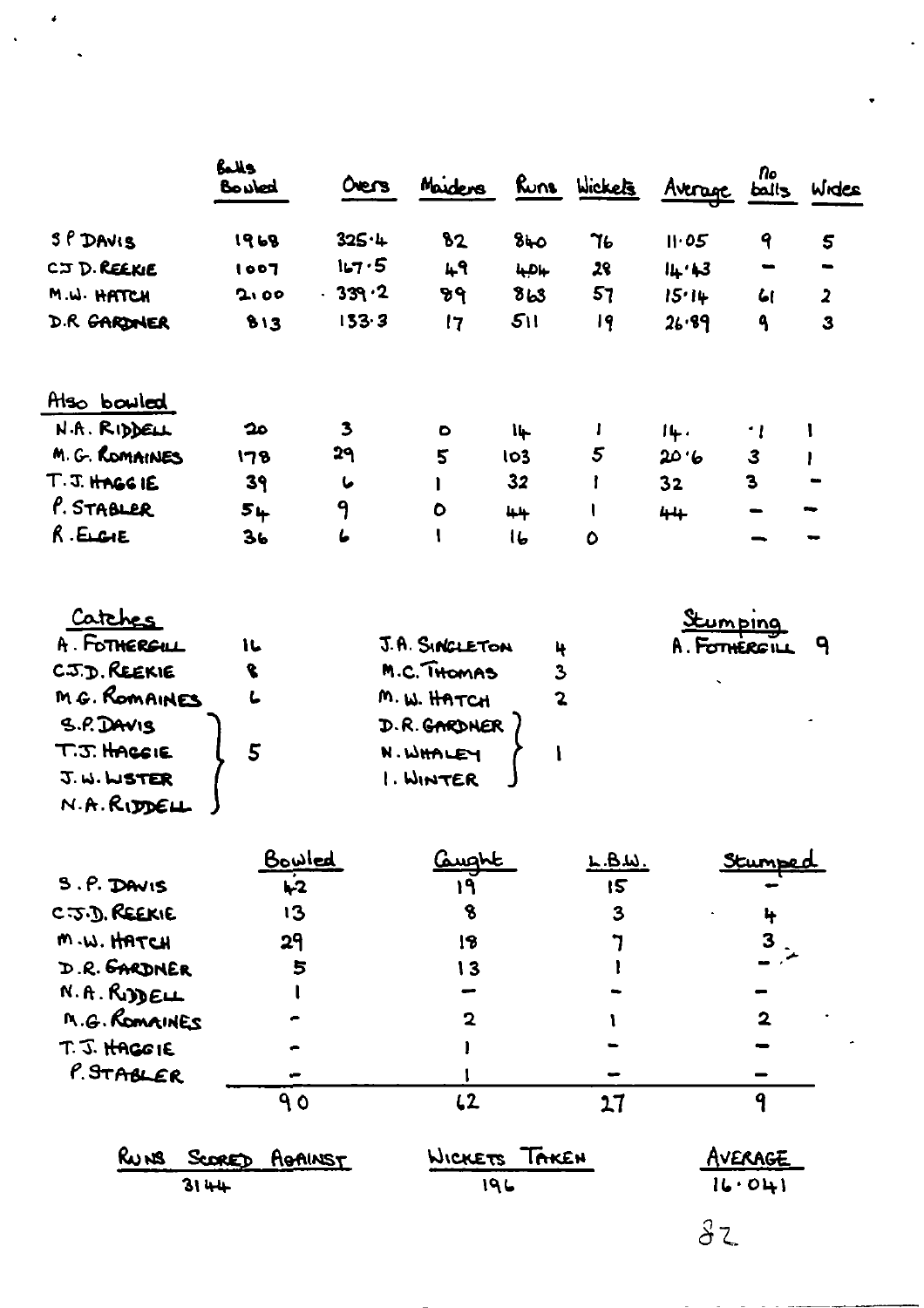## $CP$ </u>

|                 | Matches Innings Ruas Score |                         |                         | <b>Highest</b>          |                         | Not Completed<br>Out Innings |              | Bells<br><b>Average Faced</b> | Balls/Rin | <u>le</u>               | $\mathsf{a} \circ \mathsf{b}$ $\mathsf{a} \circ \mathsf{b}$ |
|-----------------|----------------------------|-------------------------|-------------------------|-------------------------|-------------------------|------------------------------|--------------|-------------------------------|-----------|-------------------------|-------------------------------------------------------------|
| J.W. LISTER     | 11                         | IL.                     | 472                     | 91                      | $\mathbf{2}$            | 14                           | 3371         | 71 レ                          | 152       | 53                      | ۹                                                           |
| N.A. RIDDELL    | lt.                        | 15                      | 338                     | 55                      | 4                       | $\mathbf{u}$                 | 30'73        | 513                           | 1.52      | 33                      | 4                                                           |
| T.J. HACGIE     | <b>IS</b>                  | Ių.                     | 264                     | $73^{\bullet}$          | $\overline{\mathbf{3}}$ | $\mathbf{I}$                 | 24           | 319                           | $1 - 21$  | 25                      | $\bullet$                                                   |
| J. A. SINGLETON | 15                         | Ib.                     | مبر2                    | 75                      | $\overline{\mathbf{3}}$ | $\mathbf{u}$                 | 21.82        | 331                           | 1.38      | 31                      | $\overline{\mathbf{3}}$                                     |
| C.J.D. REEKIE   | IL,                        | ٩                       | $8+$                    | $32^{\bullet}$          | 4                       | 5                            | 16.8         | $\mathbf{u}$                  | 1.32      | 9                       | $\mathbf{z}$                                                |
| M.G. ROMAINES   | IL.                        | ٦                       | 84                      | $kq^2$                  | $\mathbf{z}$            | 5                            | 163          | 122                           | 1.45      | $\overline{\mathbf{3}}$ | $\overline{\mathbf{2}}$                                     |
| A. FOTHERGUL    | 17                         | ۹                       | 8 <sub>b</sub>          | ەيرا                    | $\mathbf{2}$            | ז                            | 12.29        | 105                           | 1.22      | 5                       | $\overline{\mathbf{3}}$                                     |
| M.C. THOMAS     | 16                         | 15                      | $\overline{\mathbf{u}}$ | 22 <sup>**</sup>        | L                       | $\mathbf{u}$                 | 10.09        | 25 <sub>o</sub>               | 2:25      | 9                       |                                                             |
| Also batted     |                            |                         |                         |                         |                         |                              |              |                               |           |                         |                                                             |
| S.P. DAVIS      | 17                         | 5                       | 29                      | $\mathbf{z}$            | 2                       | 3 <sup>1</sup>               | 9.67         | صبا                           | 1.38      |                         | 2                                                           |
| 1. WINTER       | L                          | $\overline{\mathbf{3}}$ | 5                       | 4                       |                         | $\overline{\mathbf{2}}$      | 2.5          | 23                            | たん        |                         |                                                             |
| M.W. HATCH      | 12                         | 4                       | 6                       | $\overline{\mathbf{3}}$ |                         | 3                            | $\mathbf{r}$ | 2 <sub>o</sub>                | 3.33      |                         |                                                             |
| D.R. GARDNER    | 15                         | 3                       |                         | I <sup>*</sup>          | $\mathbf 2$             |                              |              | 5                             | 5         |                         |                                                             |
| E. BLENCH       | 5                          |                         |                         | $2^{\bullet}$           |                         | $\mathbf{o}$                 |              | 3                             | 1.5       |                         |                                                             |

 $\ddot{\phantom{0}}$ 

| Played but did not bab |             |  |  |
|------------------------|-------------|--|--|
| R ELGIE                | n.          |  |  |
| A.RAINE                |             |  |  |
| N. WHALEY              | $\mathbf 2$ |  |  |

 $\ddot{\phantom{1}}$ 

 $\cdot$ 

 $82$ 

 $\cdot$ 

| RUNS SCORED | <u>WICKETS LOST</u> | AVERAGE |
|-------------|---------------------|---------|
| 1845        | 8և                  | 21.964  |

×

 $\ddot{\phantom{0}}$ 

 $\overline{a}$ 

 $\ddot{\cdot}$ 

 $\overline{\phantom{a}}$ 

 $\overline{a}$ 

 $\ddot{\phantom{0}}$ 

l,

 $\frac{1}{\gamma}$ 

.

 $\ddot{\phantom{0}}$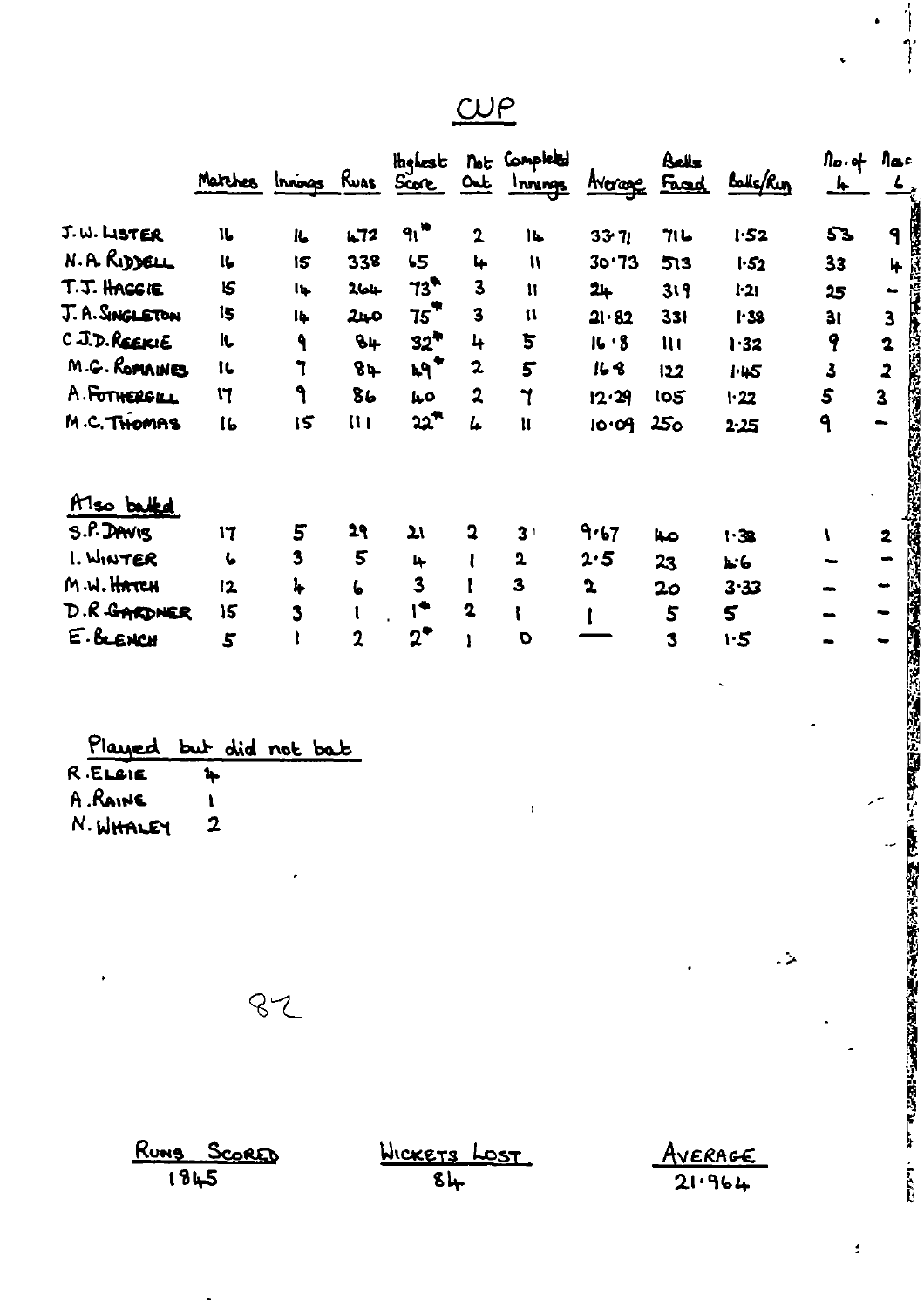|              | BOOKS<br><b>Bauled</b> | $0$ vers | Maidens        | Ryns | Wickers         | Avenge | n۰<br><b>balls</b> | Wides |
|--------------|------------------------|----------|----------------|------|-----------------|--------|--------------------|-------|
| S.P DAVIS    | 1256                   | 209.3    | 30             | 706  | 5 <sub>i</sub>  | 13.84  |                    |       |
| M.W. HATCH   | 853                    | 138.3    | 21             | 457  | 30 <sub>o</sub> | 15.23  | 21                 |       |
| D.R. GARDNER | 266                    | 43       | $\ddot{ }$     | 225  | $\mathbf{I}$    | 20.45  | 3                  | 6     |
| Also bowled  |                        |          |                |      |                 |        |                    |       |
| CJD REEKIE   | 54                     | ٩        | $\bullet$      | 32   | 4               | 8      |                    |       |
| R.ELGHE      | 94                     | 15       | $\overline{2}$ | 68   | 5               | 13.6   | 4                  |       |

ä

| Catches        |    | Stumping |   |
|----------------|----|----------|---|
| A. FOTHERBILL  | 13 | 4        |   |
| N A.RIDDELL    | 8  |          |   |
| J.A. SINGLETON |    |          |   |
| S.P. DAVIS     |    |          |   |
| JW. LISTER     |    | $\cdot$  |   |
| C.J.D. REEKIE  |    |          |   |
| M.G. ROMAINES  |    |          | ÷ |
| M.C. THOMAS    |    |          |   |
| R ELGIE        |    |          |   |

|               | Bowled         | <u>Qua</u> ht | L.BW. | Stumped  |
|---------------|----------------|---------------|-------|----------|
| S.f.DAVIS     | 28             | 20            | З     |          |
| M.W. HATCH    | $\mathbf{2}$ l | 4             | З     |          |
| D.R. GARDNER  |                | ۱ь            |       | بيعة بمن |
| C.J.D. REEKIE |                |               |       |          |
| R. ELGIE      |                |               |       |          |
|               |                |               |       |          |

| RUNS SCORED AGAINST | WICKETS TAKEN | AVERAGE |
|---------------------|---------------|---------|
| الهلبل              | 115           | 14.313  |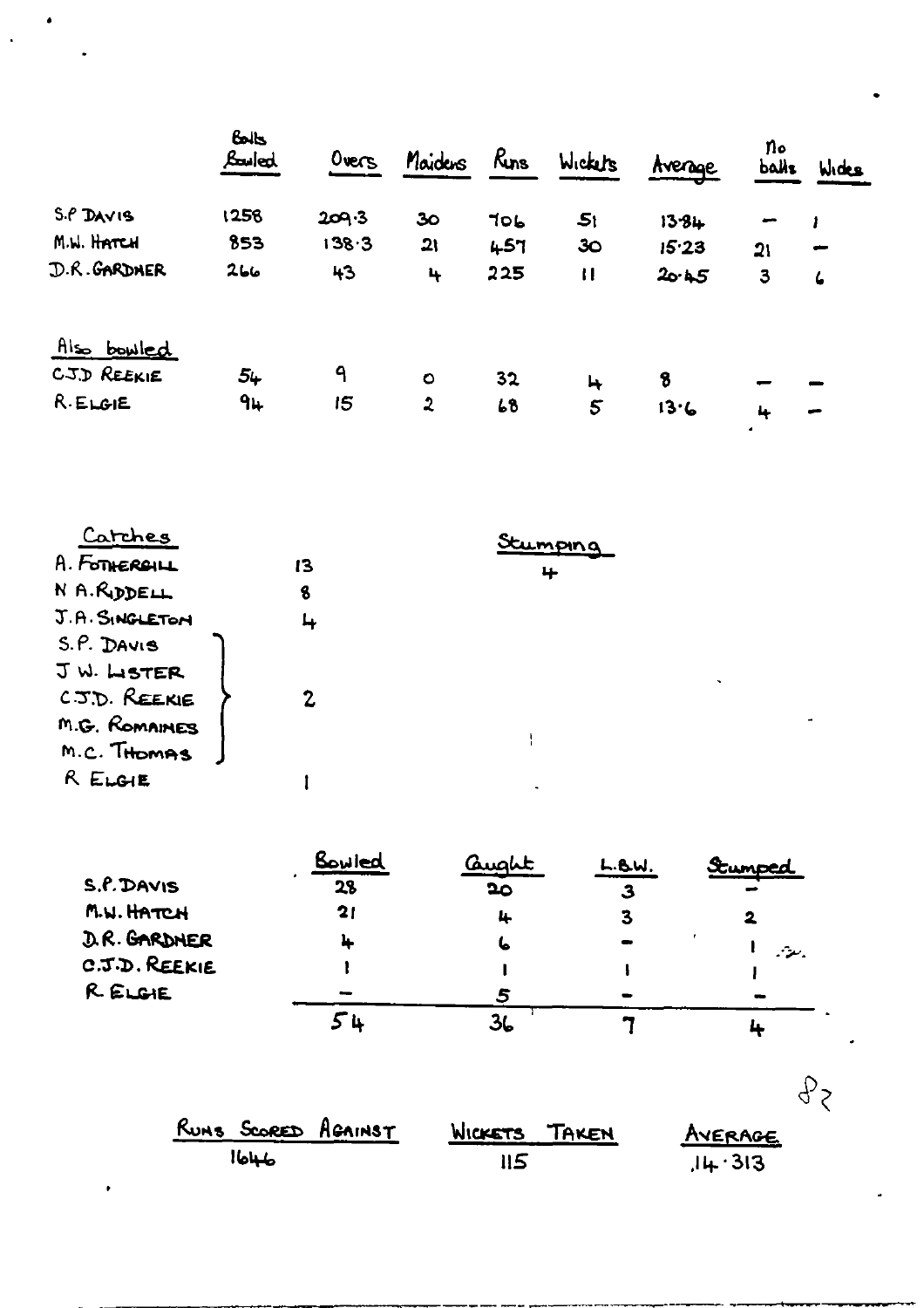| 100 | <b>J.W. LISTER</b>                | 131 v Nortom                                | $50$ off    | $80$ balls | $100$ off $149$ balls |
|-----|-----------------------------------|---------------------------------------------|-------------|------------|-----------------------|
| 50s | J.W. LISTER                       | $91^\circ \vee$ CROOK                       | $50 \theta$ | 66 balls   |                       |
|     |                                   | T.J. HAGGIE 76" Y STOCKTON                  |             | 92         |                       |
|     |                                   | J.A. SINGLETON 75" V MARSKE                 |             | 40         |                       |
|     | M.C. THOMAD                       | $TS$ v $R.A$                                |             | 78         |                       |
|     | T.J. HACGIE                       | $73^{\circ}$ v CHESTER-LE-ST.               |             | 37         |                       |
|     |                                   | J.A. SINGLETON <b>10</b> v STOCKTON         |             | 78         |                       |
|     | T.J. HAGGIE                       | 69 V MARSKE                                 |             | 10.5       |                       |
|     |                                   | J.A. SINGLETON 69 V NORTON                  |             | 68         |                       |
|     | $T.S.$ HAGGIE $66^{\circ}$ V R.A. |                                             |             | 49         |                       |
|     |                                   | N.A. RIDDELL 65 Y LINTZ                     |             | 42         |                       |
|     |                                   | J. W. LISTER 63 V CHESTER-LE-ST.            |             | 73         |                       |
|     |                                   | N.A. RIDDELL 58" V SALTBURN                 |             | $+7$       |                       |
|     |                                   | T.J. HAGGIE SS V REDCAR                     |             | 94         |                       |
|     |                                   | $T.W.$ ListER $S\subseteq V$ SHOTLEY BRIGGE |             | $\sim$ 3   |                       |
|     | CJ.D. REEKIE                      | 55 Y BLACK HALL                             |             | 68         |                       |
|     | T.J. HAGGIE                       | 53 V NHITBURN                               |             | 54         |                       |
|     | J.W. LISTER                       | 50 V SALTBURN                               |             | 100        |                       |

FASTEST FIFTY

OFF

 $\ddot{\phantom{a}}$ 

**37 BALLS** 

 $\bar{\mathbb{A}}$ 

 $\ddot{\psi}$ 

).

 $\bar{t}$ 

|           | <b>MATCHES.</b> | WON | LOST | DRAWN |
|-----------|-----------------|-----|------|-------|
| LEAGUE    | BATTING IST     |     |      |       |
|           | BATTING 2ND     |     |      | u     |
| <b>WP</b> | BATTING<br>157  | 4   |      |       |
|           | 300<br>DATTING  | э   |      |       |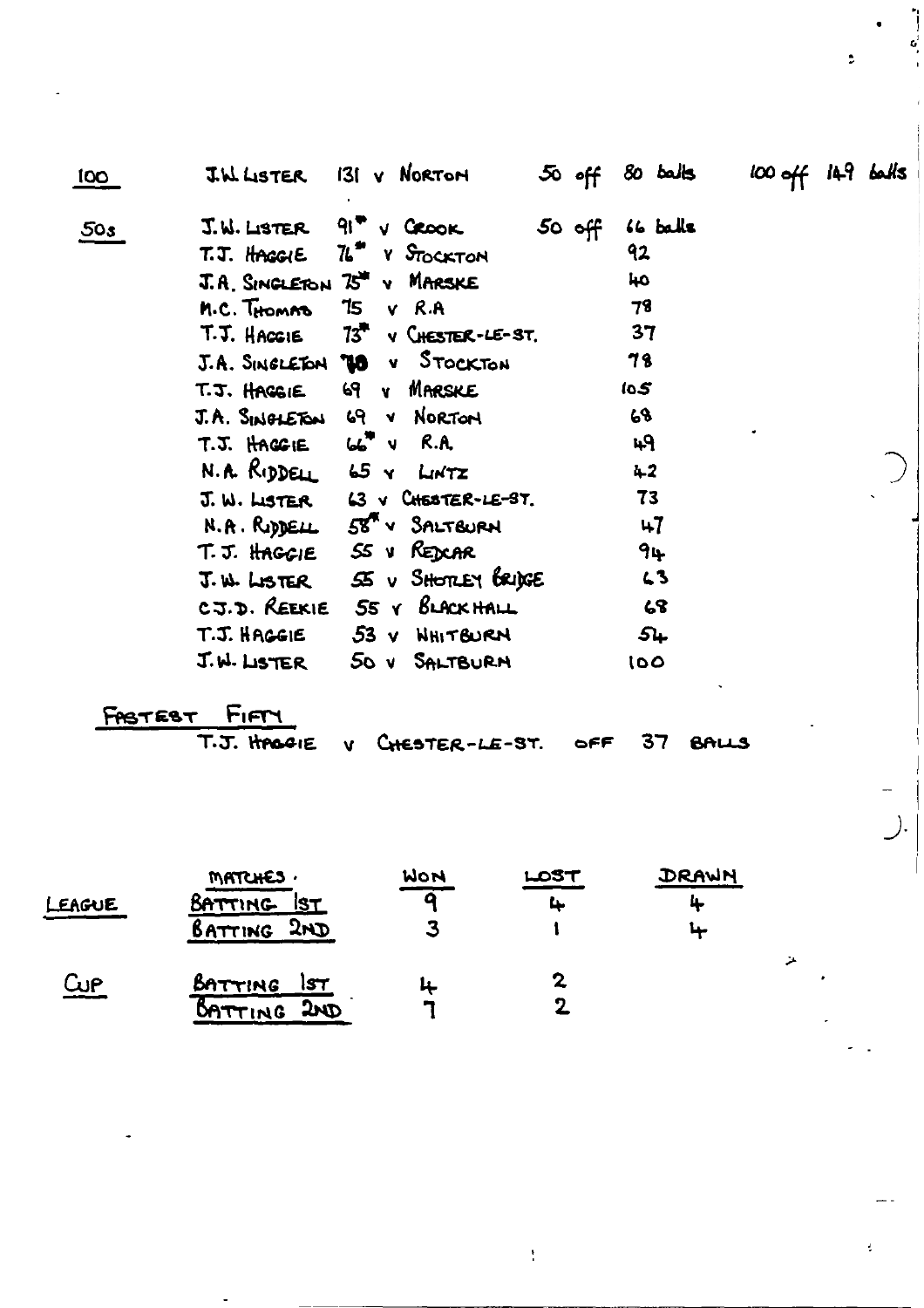|             | $6 - 6$<br>Louied | Overs | Maidons        | Rins | Wickets         | Average | no<br><b>balls</b> | Wides      |
|-------------|-------------------|-------|----------------|------|-----------------|---------|--------------------|------------|
| SP DAVIS    | 1258              | 209.3 | 30             | 706  | 5 <sub>1</sub>  | 13.84   |                    |            |
| MN HATCH    | 853               | 138.3 | 21             | 457  | 30              | 15.23   | 21                 | حجو        |
| D R GARDNER | 266               | 43    | 4              | 225  | $\mathbf{H}$    | 20.45   | $\mathbf{3}$       | $\epsilon$ |
| Also bowled |                   |       |                |      |                 |         |                    |            |
| CJD REEKIE  | 54                | ٩     | $\bullet$      | 32   | 4               | 8       |                    |            |
| R ELGIE     | 94                | 15    | $\overline{2}$ | 68   | $5\overline{)}$ | 13.6    | 4                  |            |

 $\mathbb{R}^2$ 

| <u>Carches</u> |    | Stumping |  |
|----------------|----|----------|--|
| A. FOTHERGILL  | 13 | 4        |  |
| N.A.RIDDELL    | 8  |          |  |
| J.A. SINGLETON |    |          |  |
| $SP$ DAVIS     |    |          |  |
| JW. LISTER     |    |          |  |
| C.J.D. REEKIE  |    |          |  |
| MG ROMAINES    |    |          |  |
| MC THOMAS      |    |          |  |
| R ELGIE        |    |          |  |
|                |    |          |  |

 $\mathcal{A}^{\text{max}}_{\text{max}}$ 

 $\frac{1}{\sqrt{2}}$  $\mathbf{L}$ 

 $\omega_{\rm{max}}$ 

 $\ddot{\phantom{0}}$ 

|               | Bowled | Quaht | L.BW. | Stumped |
|---------------|--------|-------|-------|---------|
| S.P. DAVIS    | 28     | 20    | З     |         |
| M.W. HATCH    | 21     | 4     |       |         |
| D.R. GARDNER  | 4      | 6     |       | المنفعد |
| C.J.D. REEKIE |        |       |       |         |
| R. ELGIE      |        |       |       |         |
|               |        |       |       |         |

| RUMS SCORED AGAINST | WICKETS TAKEN | AVERAGE |
|---------------------|---------------|---------|
| الهليل              | 115           | 14.313  |